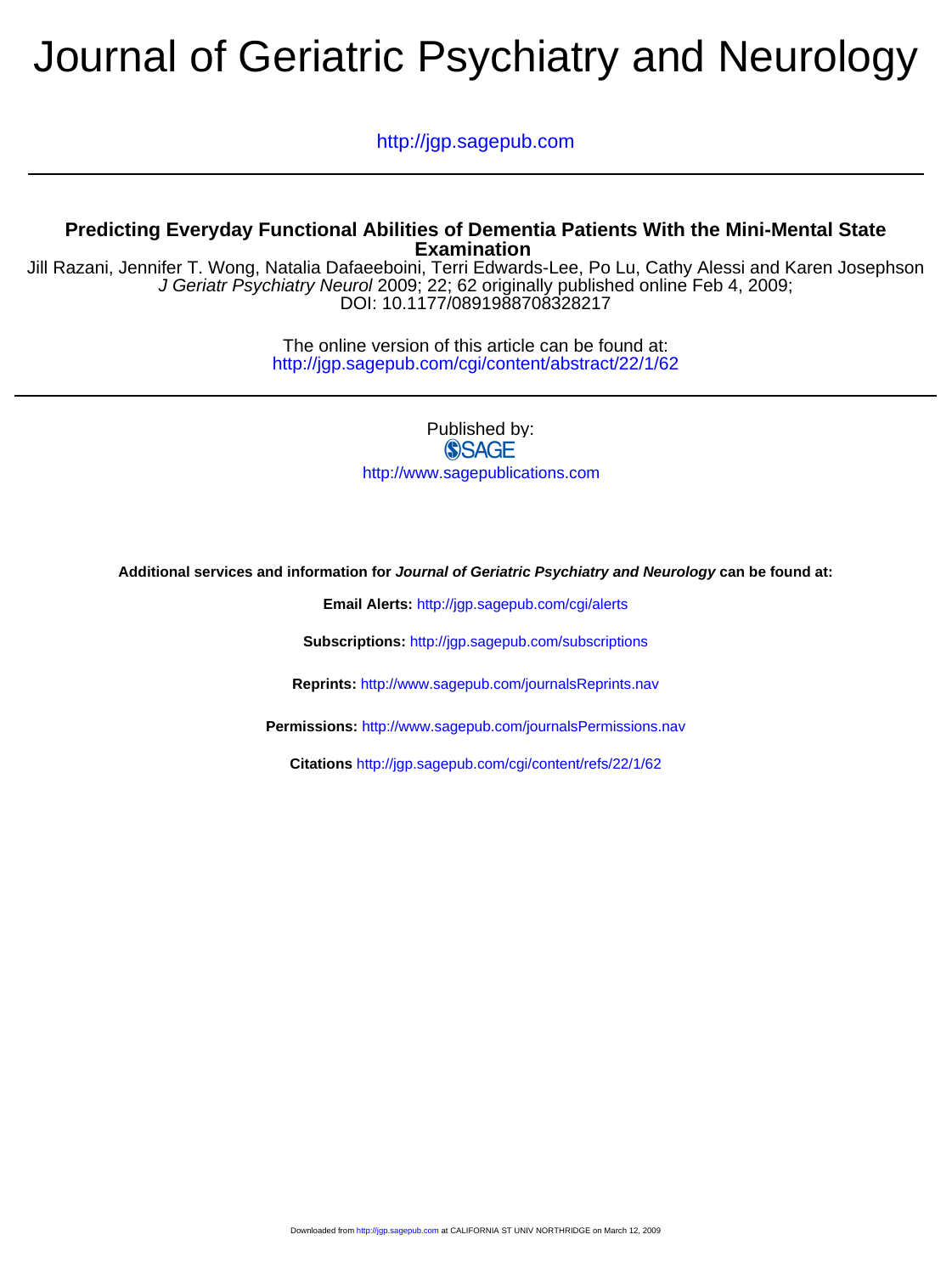# Predicting Everyday Functional Abilities of Dementia Patients With the Mini-Mental State Examination

Journal of Geriatric Psychiatry and Neurology Volume 22 Number 1 March 2009 62-70  $\circ$  2009 Sage Publications 10.1177/0891988708328217 http://jgpn.sagepub.com hosted at http://online.sagepub.com

Jill Razani, PhD, Jennifer T. Wong, MA, Natalia Dafaeeboini, Terri Edwards-Lee, MD, Po Lu, PsyD, Cathy Alessi, MD, and Karen Josephson, MPH

The Mini-Mental State Examination is a widely used cognitive screening measure. The purpose of the present study was to assess how 5 specific clusters of Mini-Mental State Examination items (ie, subscores) correlate with and predict specific areas of daily functioning in dementia patients, 61 patients with varied forms of dementia were administered the Mini-Mental State Examination and an observation-based daily functional test (the Direct Assessment of Functional Status). The results revealed that the orientation and attention subscores of the Mini-Mental State Examination correlated most significantly with most functional domains. The Mini-Mental State

# Introduction

The Mini-Mental State Examination (MMSE) is among the most popular and widely used of available cognitive screening tests. The MMSE was developed by Folstein et  $al<sup>1</sup>$  as a brief and objective measure for the detection of cognitive functioning, and it is

Examination language items correlated with all but the shopping and time orientation tasks, while the Mini-Mental State Examination recall items correlated with the Direct Assessment of Functional Status time orientation and shopping tasks. Stepwise regression analyses found that among the Mini-Mental State Examination subscores, orientation was the single, best independent predictor of daily functioning.

Keywords: activities of daily living; functional ability; dementia; Mini-Mental State Examination; Direct Assessment of Functional Status

currently available in numerous languages.<sup>2</sup> This instrument has demonstrated high reliability, sensitivity to detecting cognitive deficits in patients with moderate to severe Alzheimer's disease, and ability to characterize cognitive decline in patients with dementia over time. $^{2}$  The ease of use and time required for administration (5-10 minutes) make the MMSE a very desirable screening tool, and in fact, since its introduction, the MMSE has been widely used in clinical and research settings by a variety of health care professionals.<sup>2</sup> Furthermore, the MMSE is one of the tests recommended by the National Institute of Neurological and Communicative Disorders and Stroke and the Alzheimer's Disease and Related Disorders Association (NINCDS-ADRDA) to aid in the diagnosis of probable Alzheimer's disease.<sup>3</sup>

Although it is clear that health care professionals find the MMSE to be a useful and an informative tool for the detection of cognitive impairment, it is unclear how well the MMSE correlates with patients' actual functional abilities and disabilities.

Received October 16, 2007. Received revised February 28, 2008. Accepted for publication March 5, 2008.

From the California State University, Northridge, California (JR, ND); University of Detroit Mercy, Detroit, Michigan (JTW); Harbor-UCLA Medical Center Department of Neurology, David Geffen School of Medicine at UCLA Department of Neurology, Los Angeles Biomedical Research Institute at Harbor UCLA Medical Center (TE-L); University of California, Los Angeles, California (PL); and VA Greater Los Angeles Healthcare System and Department of Medicine, University of California, Los Angeles, California (CA, KJ).

Address correspondence to: Jill Razani, Department of Psychology, California State University, Northridge, 18111 Nordhoff Street, Northridge, CA 91330; e-mail: jill.razani@ csun.edu.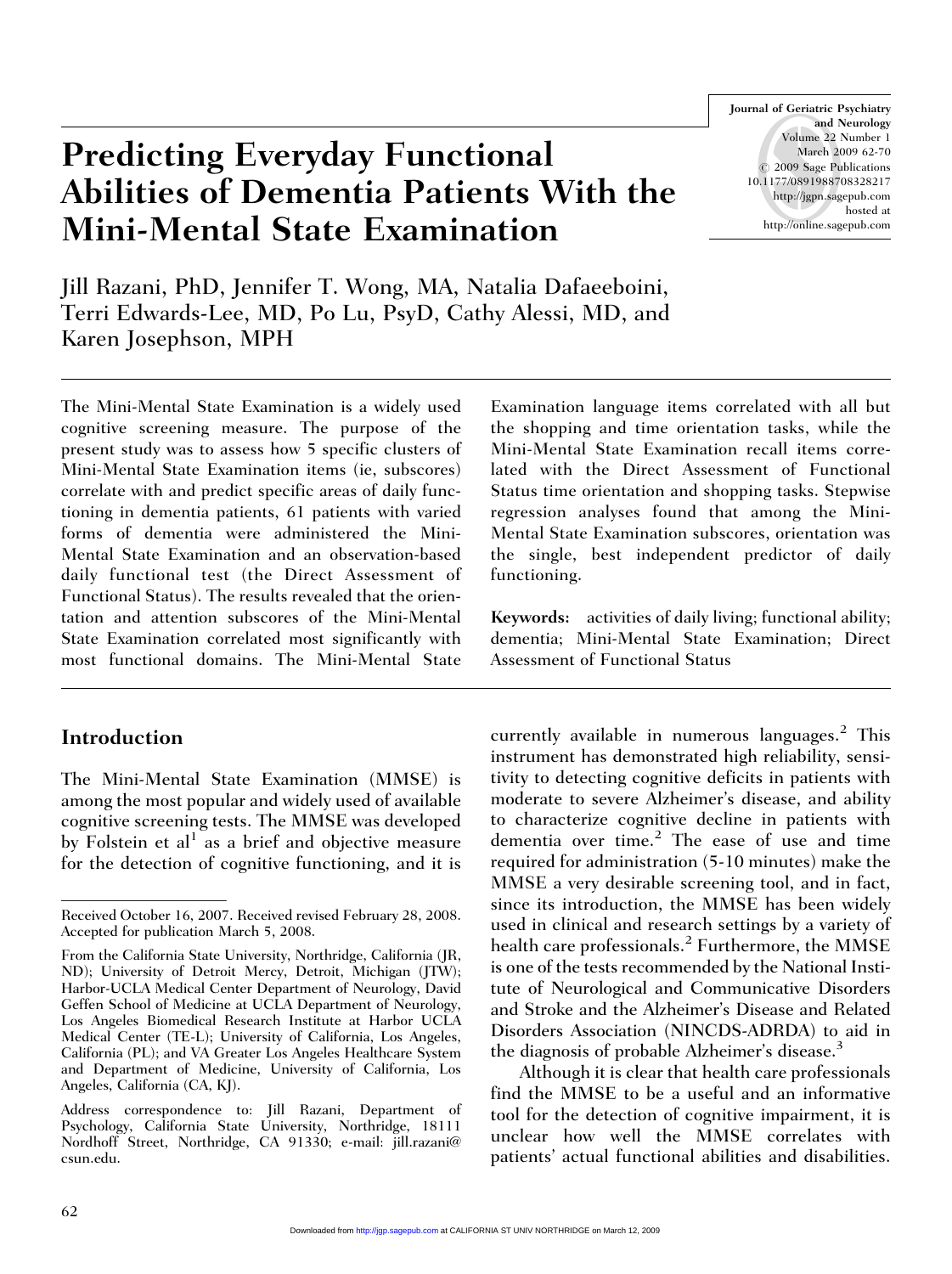The diagnosis of dementia, in part, requires specific impairments in the patient's daily activities (eg, work or social functions). However, economic and time limitations preclude assessment of daily functioning of patients, particularly administration of observationbased instruments. Relying on the patient's own report or that of a caregiver/informant regarding daily functional limitations is also problematic $4$  (ie, can often lead to an under or overestimation of the patient's true disabilities). As a result, there may be a tendency for clinicians to base the majority of their decision for diagnosis or treatment of dementia on a brief screening tool, such as the MMSE. Thus, establishing the degree to which this brief instrument actually correlates to functional outcome in patients with dementia would be of use to clinicians. To date, only a few studies have been conducted correlating this cognitive screening measure with functional ability tests. In one of the most comprehensive studies, the Epidemiologic Catchment Area (ECA) Piedmont Health Survey found that MMSE scores from 1637 community-dwelling adults moderately correlated with instrumental activities of daily living (IADL; eg, shopping, laundry, and managing medications) but not physical or basic activities of daily living (ADL; eg, eating, dressing, and bathing).<sup>5</sup> These findings have been replicated in other studies, which suggested that although the MMSE characterizes cognitive impairment, it may not adequately predict other physical ailments in older people, including those with dementia.<sup>6-8</sup> Warren et al.<sup>9</sup> found relatively strong correlations ( $r = .64-.81$ ) between the IADLs and the MMSE. In fact, they found that correlations were highest between the MMSE and an observation-based IADL task compared to an IADL questionnaire completed by a person who was well acquainted with the patient. Other studies have found similar results.<sup>10-13</sup> Ford et al<sup>14</sup> found that the MMSE correlated moderately with basic and instrumental ADL tasks in Caucasian as well as African American patients with dementia. A study by Reed, Jagust, and Seab,<sup>15</sup> however, found that while the MMSE is a good predictor of IADL functioning in patients with severe dementia, it is not an adequate predictor in patients with mild dementia. They suggested that the MMSE has several limitations and that this brief measure is not suitable for predicting everyday functioning in all patients.

Although the above-mentioned studies are useful and informative, they have some limitations. They either typically used informant-rated IADL measures or they used observation-based measures but did not

conduct in-depth analyses of the specific relationships between MMSE subscores (eg, cluster of items that assesses specific cognitive aspects such as language or memory skills of the patient) and particular observation-based tests of everyday functional domains (eg, carrying out financial skills tasks or memory tasks). Requests to make judgments regarding the patient's daily functional ability is routinely made of clinicians, with the underlying assumption that specific cognitive processes, such as memory or language abilities, are involved when performing everyday activities. However, the degree to which various cognitive processes measured by a brief screening measure, such as the MMSE, actually correlated with observed domains of functioning needs to be better understood. For example, it may not be surprising to find that items designed to assess verbal memory on the MMSE have strong associations with everyday tasks that require memory skills (such as shopping); however, how MMSE items correlate with cognitive processes that are required for carrying out other daily routines, such as making financial-based decisions or driving are less intuitive and poorly understood. Thus, the purpose of the current study was to expand on the existing literature by examining how well the MMSE and its various subscores correlate with and predict specific areas of daily functioning in patients with dementia. The current study was not undertaken with the purpose of using the MMSE as a proxy for assessing dementia patient's functional ability. However, given that clinicians have limited time and resources, and typically find themselves administering brief screening measures such as the MMSE, we believe that it would be useful to understand the relationship between MMSE performance and patient's functional abilities.

We hypothesized that (1) while multiple relationships between MMSE subscores (cluster of items that assesses similar underlying cognitive processes, such as memory) and functional abilities will exist, some will be stronger than others, and (2) certain MMSE subscores will better predict circumscribed domains of functioning in patients better than others.

#### **Participants**

A total of 61 patients with dementia of various etiologies, including patients with Alzheimer's disease and vascular dementia, were included in this analysis. It should be noted that the patients with significant physical disabilities were not included in the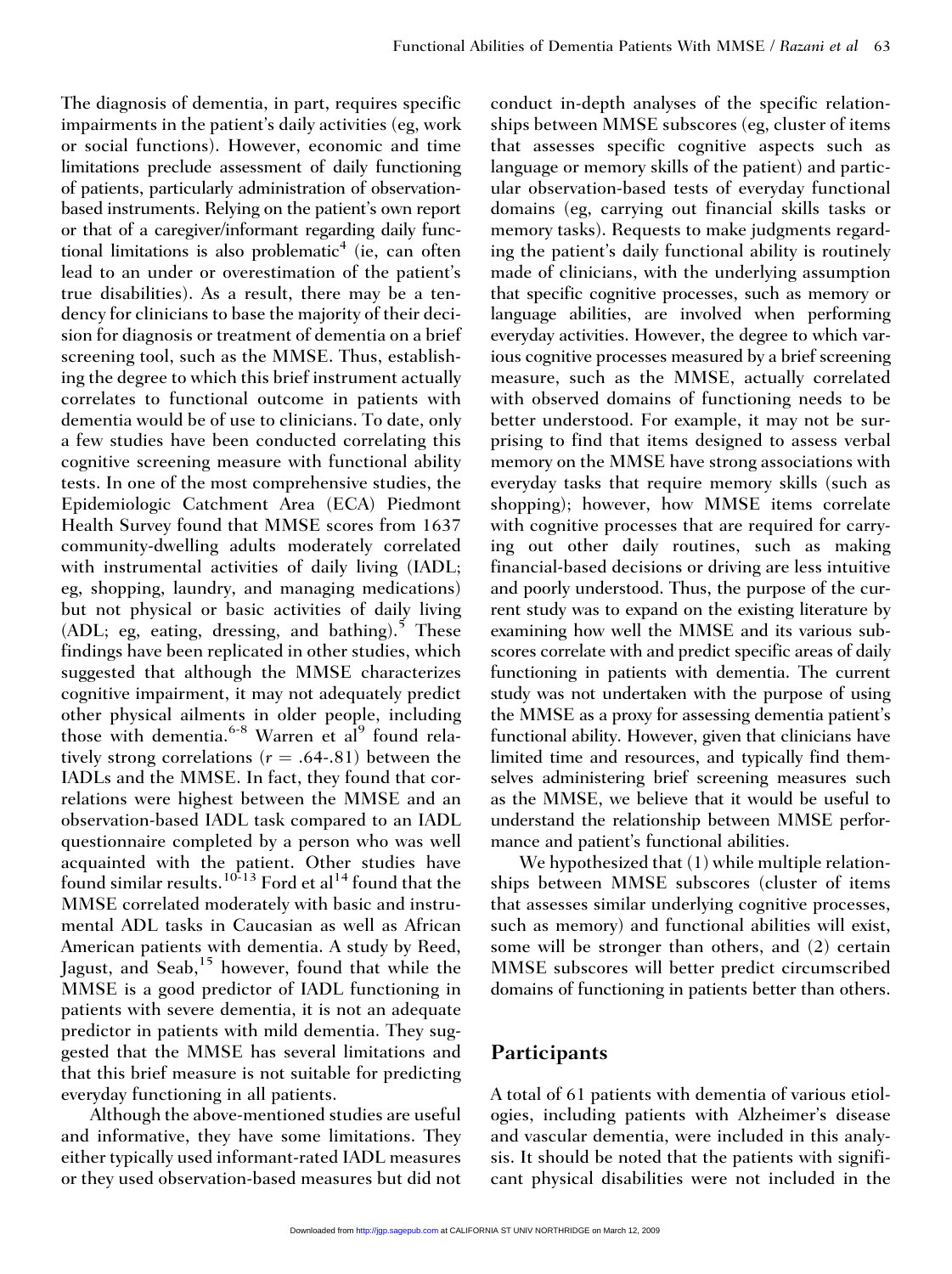| Variables <sup>a</sup>    |       | <b>Standard Deviation</b> | Coefficient of Variation (%) |  |
|---------------------------|-------|---------------------------|------------------------------|--|
|                           | Mean  |                           |                              |  |
| Age                       | 72.70 | 8.79                      |                              |  |
| Gender (M/F)              | 46/15 |                           |                              |  |
| Education                 | 15.32 | 3.15                      |                              |  |
| <b>MMSE</b> (0-30)        | 23.84 | 4.96                      | 20.81                        |  |
| Orientation (0-10)        | 8.05  | 1.99                      | 24.72                        |  |
| Registration (0-3)        | 2.87  | 0.50                      | 17.42                        |  |
| Attention $(0-5)$         | 3.36  | 2.01                      | 59.82                        |  |
| Recall $(0-3)$            | 1.41  | 1.20                      | 85.11                        |  |
| Language $(0-8)$          | 7.43  | 0.92                      | 12.83                        |  |
| DAFS (0-104)              | 71.59 | 13.27                     | 17.74                        |  |
| Time orientation $(0-16)$ | 12.77 | 4.02                      | 31.48                        |  |
| Communication $(0-14)$    | 11.44 | 3.00                      | 26.22                        |  |
| Transportation $(0-13)$   | 11.44 | 2.27                      | 19.84                        |  |
| Financial (0-21)          | 14.95 | 3.23                      | 21.61                        |  |
| Shopping $(0-16)$         | 8.25  | 3.68                      | 44.61                        |  |

Table 1. Mean Values for Demographic, MMSE, and DAFS Scores for all Patients

NOTE: DAFS = Direct Assessment of Functional Status;  $MMSE = Mini-Mental State Examination$ .

a. Values within the parentheses for the MMSE and DAFS represent the range of possible scores a patient can obtain on this test or subscale of the test. Note that scores for the DAFS grooming and eating subscales are not presented, given that nearly all participants scored perfectly on these subscales.

current study. However, 4 patients with vascular dementia who had very mild hemiparesis, but were able to perform all MMSE and Direct Assessment of Functional Status (DAFS) tasks, were included in the study. All individuals were participating in a larger National Institute of Health (NIH)-funded research study comparing functional status among demented and nondemented older people. As part of the larger study, participants completed approximately 3 hours of testing. Tests included an ADL task and a neuropsychological battery that included tests of memory, abstract reasoning, language, and information processing domains. The cognitively impaired participants were recruited from 4 sites, including an Alzheimer's Association Center, a hospital-based geriatric center, a Veterans Administration health care center, and a university-based Alzheimer's disease center.

All participants were referred to the study with a predetermined diagnosis of dementia, based on clinical evaluation by their primary physician and/or neurologist and neuropsychologist. Of the total 61 participants recruited, 36 were diagnosed with Alzheimer's disease, 11 with stroke or vascular dementia, and 14 were given a Diagnostic and Statistical Manual diagnosis of dementia not otherwise specified (NOS). The demographic information for the participants including age, educational level, and MMSE scores can be found in Table 1. As can be seen from this table, the participants were on average in their eighth decade of life and were relatively well

educated. It should be noted that while the patients on average were in the mild range of dementia (based on the group's mean MMSE score), individual patient's MMSE scores ranged from 11 to 30. Specifically, 62% scored greater than 24, 23% scored 23 to 19, and the remaining 15% scored <18 on the MMSE.

#### Measures

The DAFS<sup>16</sup> is a performance-based measure of daily activities, which was specifically designed to be used in patients with dementia. It is a well-validated measure of functional ability with high interrater and test-retest reliability.<sup>16</sup> Additionally, this test has been shown to have adequate convergent and discriminative validity when compared with other ADL measures, such as the Blessed Dementia Rating Scale  $(r = -.588, P < .01)$  and the Mini Blessed Dementia Rating  $(r = -.673, P < .01).$ <sup>16</sup> In this study, we also had caregivers' of the patients rate the functional ability of patients using the Lawton and Brody IADL measure and found the DAFS total scores correlated significantly with the IADL measure  $(r = .31, P < .05)$ , suggesting adequate validity of the DAFS as a functional assessment tool. This instrument assesses the following 7 functional domains: (1) time orientation (orientation to person, place and time and ability to accurately tell time settings on a clock); (2) communication skills (ability to dial a telephone, mail a letter, and write a check); (3) transportation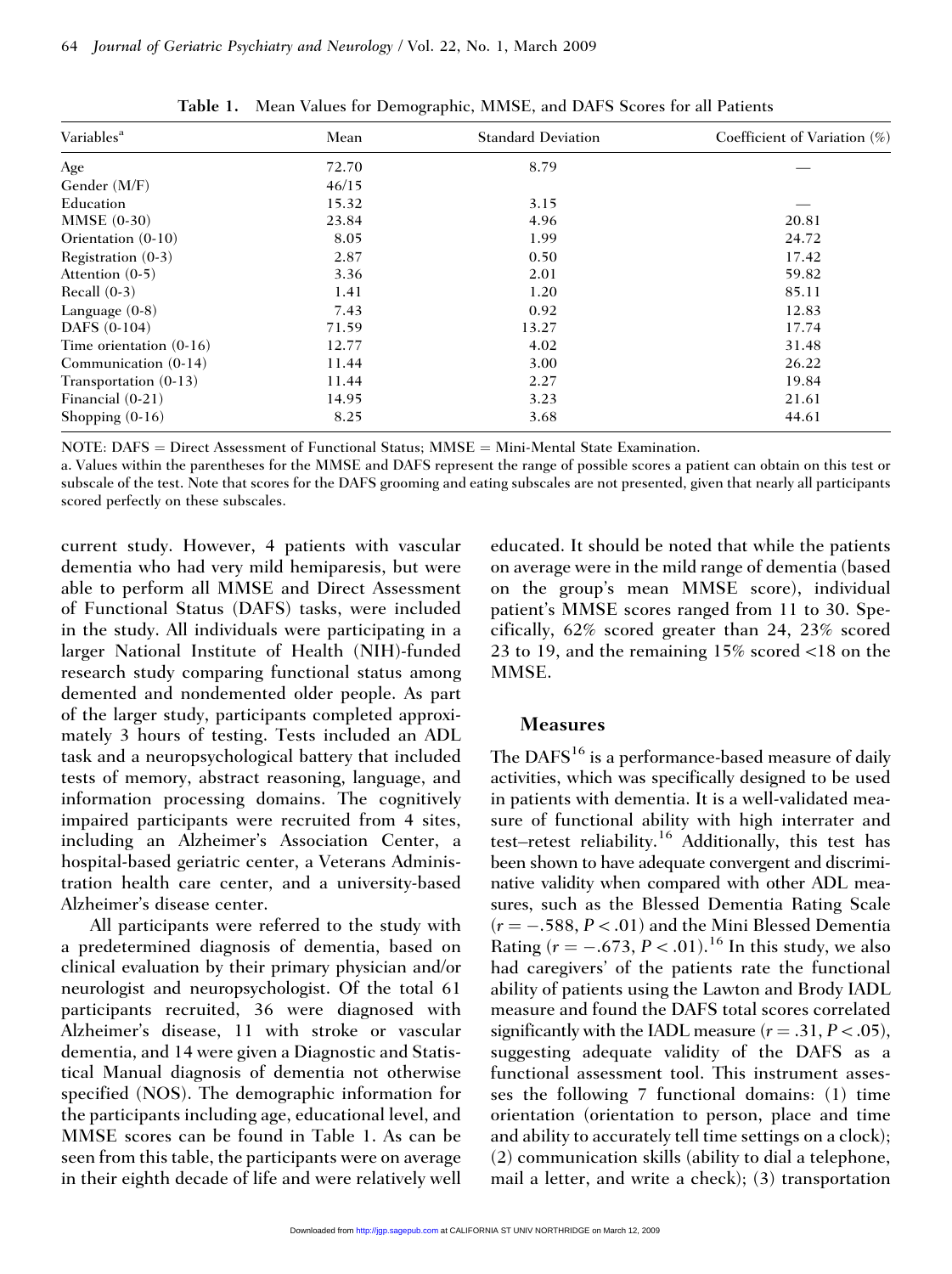skills (ability to identify road signs and driving rules); (4) financial skills (ability to balance a checkbook, write a check, identify currency, and count change); (5) shopping skills (ability to ''shop'' from a mock grocery store by freely recalling shopping items they have been given 10 minutes prior to the task and, later by selecting items with recognition aids); (6) grooming abilities (ability to perform basic grooming skills, including combing one's hair and using a toothbrush); and (7) eating ability (ability to use utensils). Examiners presented the specific tasks to the participant and rated their ability based on observed performance. In the present sample, nearly all participants obtained perfect scores on the grooming and eating subscales, therefore the data analyses focused on the DAFS total score and the following 5 subscales: time orientation, communication, transportation, financial, and shopping skills.

The Mini-Mental State Examination<sup>1</sup> is a widely used, brief cognitive screening test that assesses patients' global impairment. A total score of 30 is possible on the MMSE. For the purposes of the current study, specific items were summed to derive 5 MMSE subscores. Items on the MMSE tend to cluster so that they assess specific cognitive domains.<sup>2</sup> For the purposes of this study, we followed procedures used by previous research<sup>2</sup> to clustered items into the following subscores: (1) orientation: items that assessed individual's orientation to time and place; (2) registration: items that required the ability to register or learn words by accurately repeating 3 items; (3) attention: items that required attentional skills by performing serial 7's test or spelling ''world'' backwards; (4) recall: item that measured short-term verbal memory by requiring recall of 3 items previously learned in the "registration" section; and (5) language: items that specifically assessed oral and written language reception, repetition, and comprehension. Because the MMSE only has a 1-point item that measures visuospatial/constructional praxis, this item was not used independently or included as part of any of the subscores. Although we understand that each item and subscore created in this study does not represent independent cognitive functions, they do tend to be more representative of a specific type of cognitive domain.

# Procedures

The study was approved by the Institutional Review Boards at the California State University, Northridge and the Veterans Administration Greater Los Angeles Healthcare System. Written informed consent was obtained from all participants and their caregivers. All participants were administered the MMSE and the DAFS (performance-based ADL task) during the same testing session. All participants were reimbursed US\$50 for their participation.

#### Data Analysis

Demographic characteristics were summarized with descriptive statistics. Bivariate Pearson correlation coefficients were calculated between the MMSE subscales and the DAFS subscales. Given the numerous correlations performed, Bonferroni adjustments were made (.05 divided by the 36 correlation analyses conducted) and an  $\alpha$  level of .001 was used to determine significance levels of the bivariate correlation coefficients. Then, a series of linear stepwise regression analyses, using the MMSE subscores as the independent variables and the DAFS subscales as the dependent variable, were conducted. These analyses were performed to assess which MMSE subscore best uniquely predicted the specific DAFS functional domains. For these analyses, a more conservative  $.01 \alpha$  level was used.

# Results

Table 1 presents the average scores patients obtained on the MMSE and the DAFS. The coefficient of variation (calculated as the percentage ratio of standard deviation scores divided by the mean) is also presented for the MMSE subscores and the DAFS scales. As can be seen from this table, there was little variation in some of the MMSE subscores (such as registration) and a great deal of variation on others (such as recall and attention).

Results of bivariate Pearson  $r$  correlations are presented in Table 2. As can be seen from this table, multiple significant correlations were found between the MMSE and the DAFS. In fact, every MMSE subscore, with the exception of the MMSE registration, correlated significantly with multiple DAFS functional domains. It appears that the MMSE total score and, more specifically, the MMSE orientation subscore correlated with all aspects of the DAFS functional skills. Relative to the other subscores, the MMSE orientation displayed some of the highest correlations with the DAFS functional domains (r values ranging from .53 to .73). The attention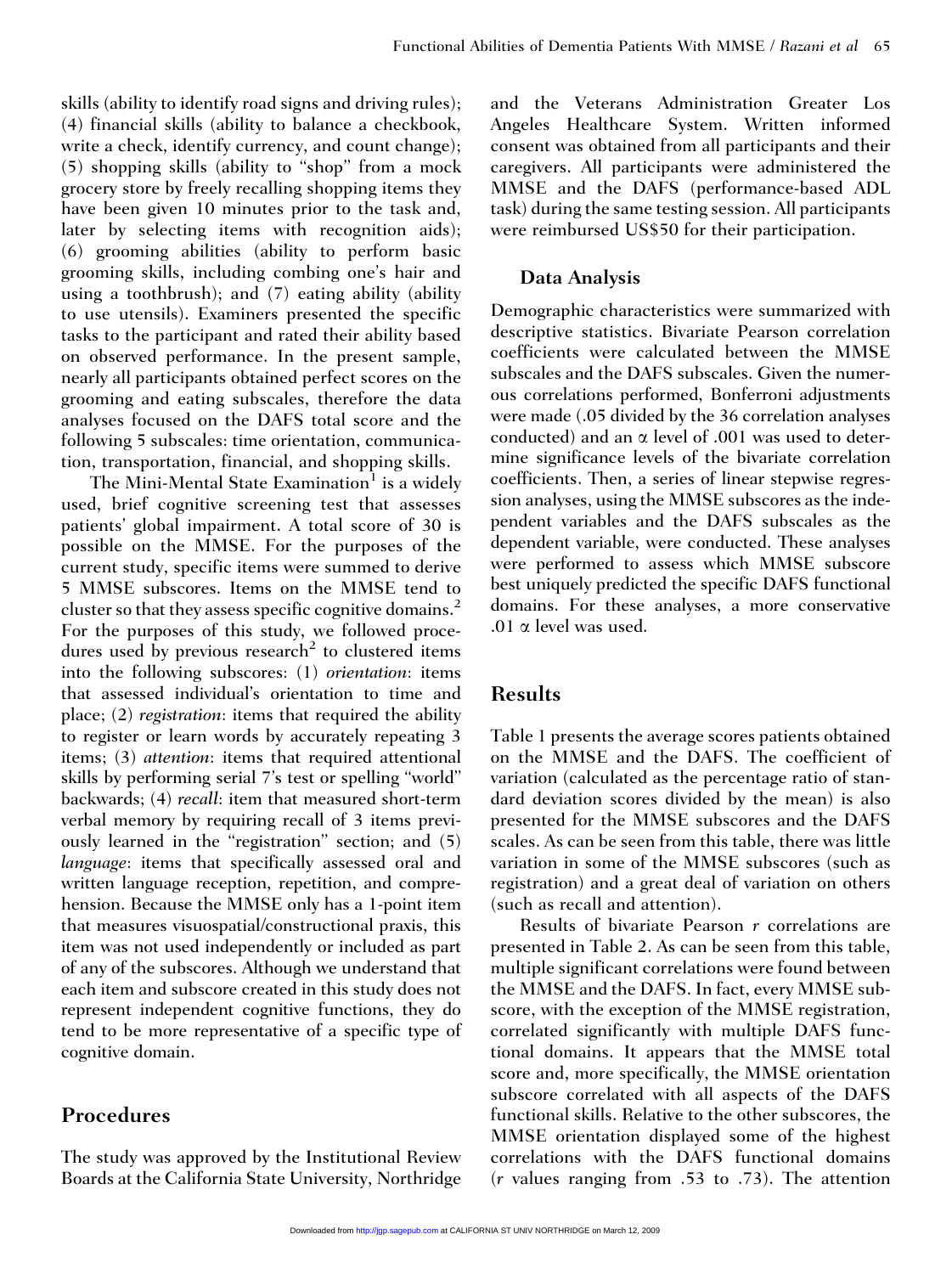| <b>DAFS</b>      | MMSE<br><b>Total Score</b> | MMSE<br>Orientation | MMSE<br>Registration | MMSE<br>Attention | <b>MMSE</b><br>Recall | MMSE<br>Language |
|------------------|----------------------------|---------------------|----------------------|-------------------|-----------------------|------------------|
| Total score      | .79 <sup>a</sup>           | .78 <sup>a</sup>    | .16                  | .52 <sup>a</sup>  | .44 <sup>a</sup>      | .47 <sup>a</sup> |
| Time orientation | .69 <sup>a</sup>           | .73 <sup>a</sup>    | .17                  | .43 <sup>a</sup>  | .44 <sup>a</sup>      | .22              |
| Communication    | .64 <sup>a</sup>           | .62 <sup>a</sup>    | .21                  | .45 <sup>a</sup>  | .21                   | .53 <sup>a</sup> |
| Transportation   | .63 <sup>a</sup>           | .62 <sup>a</sup>    | .10                  | .42 <sup>a</sup>  | .27                   | .46 <sup>a</sup> |
| Financial        | .64 <sup>a</sup>           | .59 <sup>a</sup>    | .03                  | .51 <sup>a</sup>  | .24                   | .43 <sup>a</sup> |
| Shopping         | .54 <sup>a</sup>           | .53 <sup>a</sup>    | .13                  | .27               | $.55^{\circ}$         | .22              |
|                  |                            |                     |                      |                   |                       |                  |

Table 2. Correlation Analyses Between MMSE and its Subscales and DAFS and its Subscales

NOTE: DAFS = Direct Assessment of Functional Status;  $MMSE = Mini-Mental State Examination$ .

a.  $P < .001$ .

subscore of the MMSE also correlated with all but the shopping DAFS task. Similarly, the MMSE language subscale correlated with all DAFS subscores, with the exception of the shopping task and time orientation. Conversely, the MMSE recall subscore only correlated with the DAFS time orientation and shopping tasks but not the DAFS transportation, communication, or financial skills subscales. Four examples of the MMSE subscore and DAFS subscore relationships are provided in Figure 1.

The results of the stepwise linear regression are presented in Table 3. These findings indicate that the MMSE orientation subscale is the single, best predictor of all DAFS functional domains.  $R^2$  change values provide information regarding the portion of variability each independent variable (MMSE subscores) account in the DV (the DAFS subscales). It is apparent that the orientation subscore uniquely accounted for approximately 8% (shopping) to 53% (time orientation) of the variability in the participants' specific DAFS performances. The MMSE language domain was the second best predictor of DAFS subscales, uniquely accounting for 4% (transportation that was nearly statistically significant at  $P = .04$ ) to 8% (communication) of the DAFS domains, above and beyond what was accounted for by the MMSE orientation subscale. The MMSE recall subscale accounted for the most variability in participants' DAFS shopping skills (31%), with orientation as the second best predictor for this DAFS subscale (8% variability accounted). The MMSE attention subscale accounted for a portion of variability (7%) in the DAFS financial skills above and beyond what was accounted for by MMSE orientation.

#### **Discussion**

The purpose of the current study was to assess the relationship between specific subscores of the

MMSE and functional domains in patients with dementia. Functional domains were assessed with the DAFS, which is an observation-based, rather than an informant- or self-rated measure. The results of the current study support and extend findings of previous research.<sup>10,14,15</sup> First, we found the greatest and most significant correlations for the MMSE total score and DAFS functional domains. This was expected, given the previous literature. Although this is useful information, we were interested in finding which specific item scores (ie, subscores) of the MMSE contributed to the correlations found between MMSE total score and DAFS domains. We found a number of significant relationships between the MMSE subscores and the patients' actual ability to perform tasks in circumscribed functional domains. The greatest and most significant bivariate relationships were obtained for the MMSE orientation and attention subscores. These cluster items of the MMSE, which consist of only a few items assessing a patients' awareness of place and time, as well as sustained attention, appear to correlate with important functions, such as the ability to tell time, communicate by letter or telephone, recognition of driving rules and signs, financial skills related to balancing a checkbook or writing a check, and carrying out a shopping task from memory or with specific cues. These findings imply that the general disorientation that accompanies dementia impairs just about every aspect of a patients' daily functioning. Additionally, the orientation subset of the MMSE requires interaction, interpretation, and memory of environmental information and represents a multimodal cognitive task. Perhaps this increased complexity is the reason that it is one of the best predictors of all functional domains measured by the DAFS. Similarly, patients with poor sustained/divided attention are likely to have difficulty in many, if not most, of their everyday daily tasks.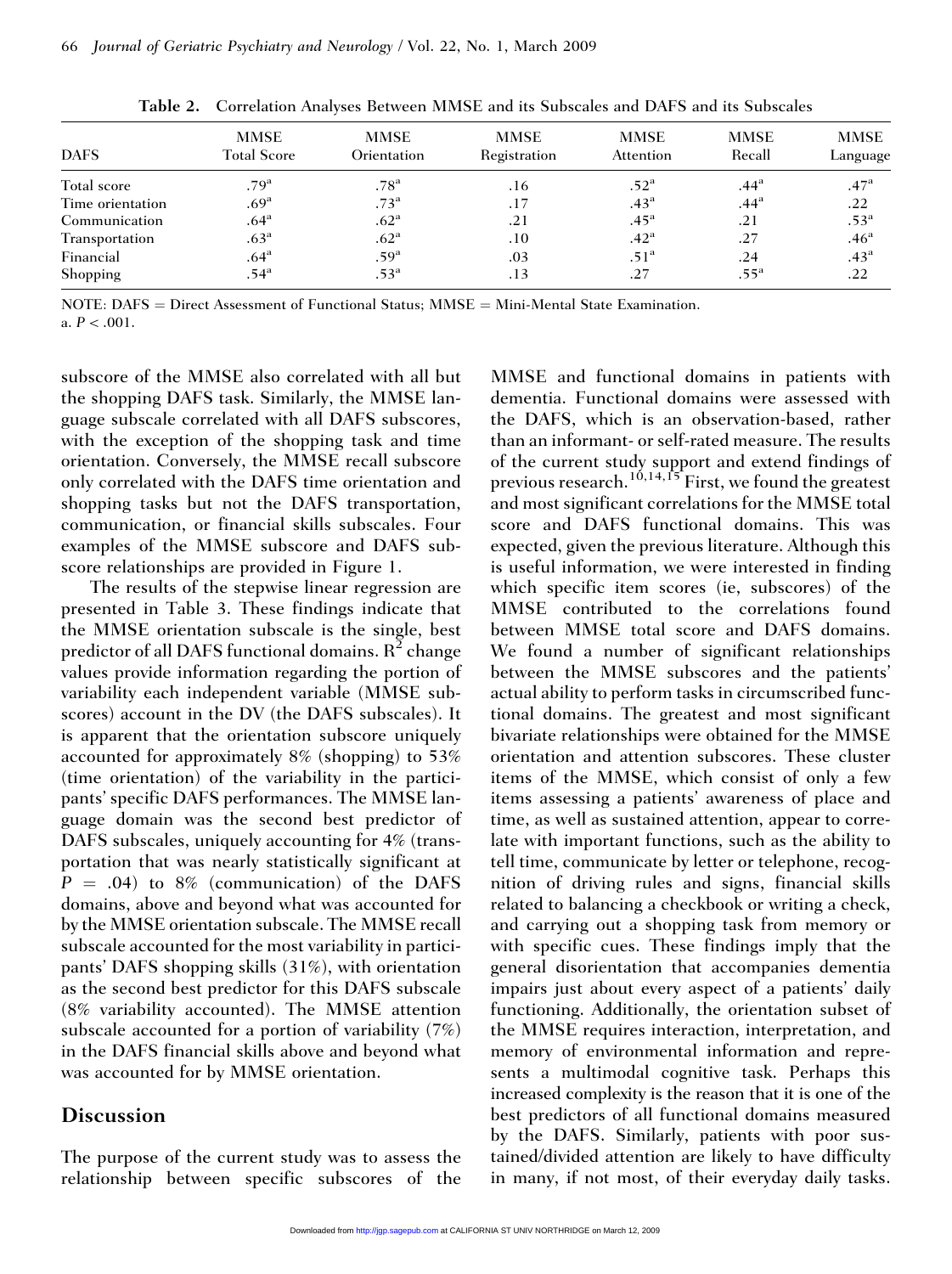| <b>DAFS</b>      | <b>MMSE Variables Entered</b><br>in Equation | Standardized $\beta$ | $R^2$ Change | df   |                    |
|------------------|----------------------------------------------|----------------------|--------------|------|--------------------|
| Total score      | Orientation                                  | .78                  | .60          | 1,59 | $89.33^{\circ}$    |
| Time orientation | Orientation                                  | .73                  | .53          | 1,59 | $67.32^{\circ}$    |
| Communication    | Orientation                                  | .47                  | .38          | 1,59 | $36.16^c$          |
|                  | Language                                     | .32 <sub>1</sub>     | .08          | 1,58 | 9.08 <sup>b</sup>  |
| Transportation   | Orientation                                  | .51                  | .38          | 1,59 | 36.09 <sup>c</sup> |
|                  | Language                                     | .23                  | .04          | 1,58 | 4.27 <sup>a</sup>  |
| Financial        | Orientation                                  | .44                  | .34          | 1,59 | $30.74^{\circ}$    |
|                  | Attention                                    | .30                  | .07          | 1,58 | $8.45^{\circ}$     |
| Shopping         | Recall                                       | .38                  | .31          | 1,59 | $25.88^{\circ}$    |
|                  | Orientation                                  | .33                  | .08          | 1,58 | $7.33^{b}$         |

Table 3. Results of Individual Stepwise Regression Analyses Using MMSE Cluster Items as the Independent Variables to Predict DAFS Total Score and Each DAFS Subscale as the Dependent Variables

 $\text{NOTE: DAFS} = \text{Direct Assessment of Functional Status: MMSE} = \text{Mini-Mental State Examination}.$ 

 $b. P < .01.$ 

c.  $P < .001$ .

Interestingly, the MMSE language subscore was significantly correlated with DAFS functional tasks such as communication, knowledge of transportation signs and rules, and the ability to conduct financial tasks but not those tasks requiring long- or shortterm memory (ie, time orientation or shopping). Conversely, the MMSE recall items correlated only with tasks that require memory skills, such as shopping and time orientation. Although this finding may not be surprising, because the DAFS shopping task does primarily involves memory of shopping items, these findings are interesting for 2 reasons. First, the MMSE recall subscore requires the patient to recall only 3 items over a very brief period of time (about 2-3 minutes), yet it still captures the memory skills needed to carryout a common daily task. Second, performance on the MMSE recall task does not appear to affect how one carries out other daily abilities, such as communication or financial skills. The overall findings from the correlation analyses are that the MMSE's relationship to functional abilities is not simply global, as suggested in previous research,<sup>10,14,15</sup> but that specific aspects of the MMSE do in fact correlate more significantly and strongly with certain functional disabilities.

The registration subscale was the only MMSE domain that did not significantly correlate with DAFS total score or individual DAFS subscales. There are 2 possible reasons for this finding. First, there was very little variation in scores among participants on this subscale (with most obtaining a perfect score), thus, restricting the range for examining relationships between the registration subscale

and the DAFS. Second, this subscale of the MMSE is simple repetition of 3 items that are to be stored in short-term memory and may not be related to any of the complex functional daily skills measured by the DAFS.

The results from the regression analyses demonstrated that it is possible to predict everyday functional competence in dementia patients from their performance on certain MMSE subscores. One of the most significant findings, but perhaps not surprising, was that the MMSE orientation subscore was the single best predictor of all 5 functional dimensions assessed with the DAFS. In addition, above and beyond what is accounted for by the orientation subscale, the MMSE language subscale was the next best predictor for 2 of the 5 DAFS domains. Once again, it is clear that the disorientation as well as the lack of language registration and comprehension typically seen in patients with dementia produces widespread functional impairments. Although these relationships may have been expected, the fact that they can clearly be demonstrated with the MMSE, an instrument with relatively few items, is rather remarkable. Similarly, the MMSE recall subscale, which only contains 3 items, appears to be the single best predictor of the patients' shopping skills. Again, the fact that impairment in recalling 3 items is associated with severe deficits in the ability to carryout a routine shopping task is important.

Our current findings suggest that there is some utility in predicting functional ability in patients with dementia with use of the MMSE. Of course, we are not suggesting that the MMSE be administered in

a.  $P = .04$ .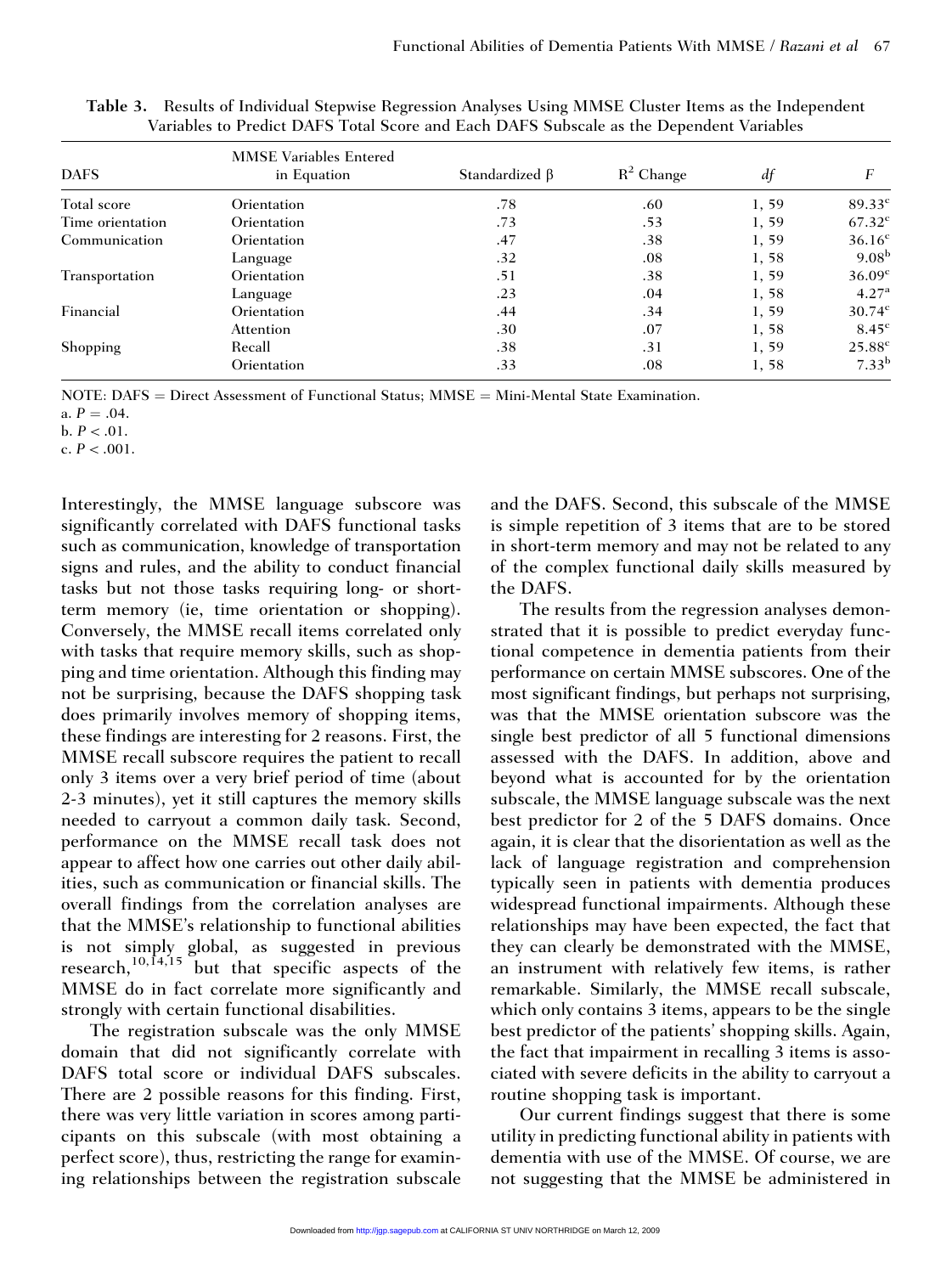

Figure 1. Scatter plots displaying the correlation between the following 4 variables: (A) Mini-Mental State Examination (MMSE) orientation and Direct Assessment of Functional Status (DAFS) communication, (B) MMSE orientation and DAFS shopping, (C) MMSE recall and DAFS shopping, and (D) MMSE recall and DAFS time orientation.

place of a comprehensive neuropsychological test battery or observation-based functional tests. Nor are we suggesting that the MMSE be used as a proxy to functional assessment. Neuropsychological test batteries are quite adept at diagnosis and differentiation of dementia,  $17,18$  and the unique relationship between neuropsychological tests and functional abilities have been clearly demonstrated.19,20 However, for those health care professionals with limited resources who are unable to administer more lengthy tests, the information from this brief measure may be useful for understanding patients' functional limitations.

There are some limitations in the current study that need to be addressed. The first limitation of our study is related to demographic factors. Our sample size was relatively small. However, despite this fact, significant relationships emerged, suggesting that

perhaps more robust findings would be obtained with a larger sample. This, of course, needs to be empirically assessed in future studies. Additionally, our sample is relatively well educated with most participants having mild dementia that limits the generalizability of our findings for those less educated individuals in the more advanced stages of dementia until empirically tested. Replication of this study with a less educated sample of patients with more severe dementia will need to be conducted to be able to generalize more patients. Second, in the current sample, the ratio of male to female was greater, thus possibly limiting the interpretability of our findings for females. However, it should be noted that the study examined the relationship of cognitive skills and everyday functional ability and found relationships within specific domains. It may be true that males and females perform slightly differently on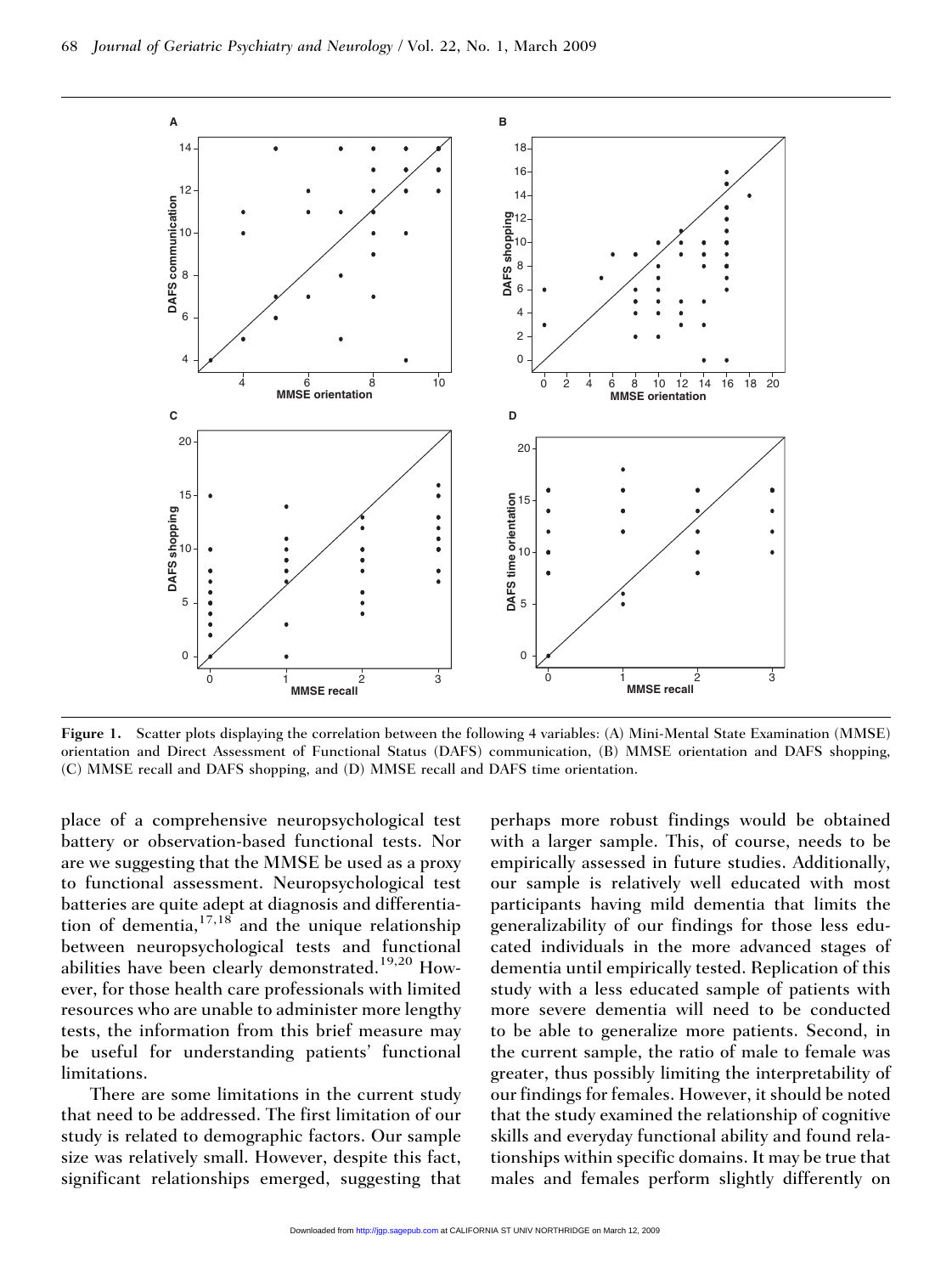cognitive tasks and/or ADLs, but the current findings would suggest that a particularly weak cognitive skill results in specific disabilities of daily skills. Of course, further studies using gender as a relevant factor will need to be performed to determine what role this variable plays in mediating these relationships. Third, the current study sample had a mixed etiology of dementia. We know from the literature that different cognitive processes are affected depending on the dementia patient's etiology. For example, in the early stages of Alzheimer's dementia, patients predominantly display episodic memory and language deficits, while individuals with cerebrovascular disease present with heterogeneous cognitive deficits (ie, executive or visual-spatial dysfunction) depending on the site of brain damage. Thus, with the current study, we are not able to specify what the relationship between MMSE subscores and functional abilities look like for specific groups of patients with dementia. However, the mixed etiology of our sample does allow us to observe varied deficiencies on the MMSE and how these deficits correlate with patient functioning. Thus, while specific predictions regarding functioning cannot be made for a specific patient group, predictions can be made regarding deficits due to cognitive processes. Additionally, a small subset of our patients with cerebrovascular disease (ie, 4 patients) presented with very mild physical disabilities (hemiparesis). Although their deficits were not great enough to preclude them from participating in the current study (ie, they were able to perform all MMSE and DAFS tasks), their slight disability may have been a confounding factor for the DAFS performance, and future studies should assess these types of patients separately to better understand the unique contribution of physical disabilities. Finally, a larger confirmatory study across a wider spectrum of dementia, or with specific groupings of patients with dementia, will need to be carried out to better validate the current results.

# Acknowledgments

This study was conducted at California State University, Northridge, and was supported by National Institute of General Medical Sciences (NIGMS) grant GM048680 to JR. Additional support for the project was provided by NIGMS grants GM063787 (Minority Biomedical Research Support Program-Research Initiative for Scientific Enhancement) and GM008395 (Minority Access to Research Career).

# References

- 1. Folstein MF, Folstein SE, McHugh PR. ''Mini-Mental State'': a practical method for grading the cognitive state of patients for the clinician. J Psychiatr Res. 1975;12: 189-198.
- 2. Tombaugh TN, McIntyre NJ. The Mini-Mental State Examination: a comprehensive review. J Am Geriatr Soc. 1992;40:935-992.
- 3. McKhann G, Drachman D, Folstein M, Katzman R, Price D, Stadlan EM. Clinical diagnosis of Alzheimer's disease: Report of the NINCDS-ADRDA Work Group under the auspices of Department of Health and Human Services Task Force on Alzheimer's Disease. Neurology. 1984;34:939-944.
- 4. Pearson V. Assessment of Function in Older Adults. Kane RL, Kane RA, eds. Assessing Older Adults. New York: Oxford University Press; 2000:17-48.
- 5. Fillenbaum GG, Houghs DC, Heyman A, George LK, Blazer DG. Relationship of health and demographic characteristics to Mini-Mental State Examination score among community residents. Psychol Med. 1988;18: 719-726.
- 6. Stern Y, Hesdorffer D, Sano M, Mayeux R. Measurement and prediction of functional capacity in Alzheimer's disease. Neurology. 1990;40:8-14.
- 7. Bassett SS, Folstein MF. Cognitive impairment and functional disability in the absence of psychiatric diagnosis. Psychol Med. 1991;21:77-84.
- 8. Mahrin RK, DeBettignies BH, Pirozzolo FJ. Structured assessment of independent living skills: preliminary report of a performance measure of functional abilities in dementia. J Gerontol. 1991;46:58-66.
- 9. Warren EJ, Grek A, Conn D, Herrmann N, et al. A correlation between cognitive performance and daily functioning in elderly people. J Geriatr Psychiatry Neurol. 1989;2:96-100.
- 10. Vitaliano PP, Breen AR, Russo J, Albert M, Vitiello MV, Prinz PN. The clinical utility of the dementia rating scale for assessing Alzheimer's patients. J Chronic Dis. 1984;37:743-753.
- 11. Winograd CH. Mental status tests and the capacity for self-care. J Am Geriatr Soc. 1984;34:780-785.
- 12. Nadler JD, Richardson ED, Malloy PF, Marran ME, Hosteller Brinson ME. The ability of the dementia rating scale to predict everyday functioning. Arch Clin Neuropsychol. 1993;8:449-460.
- 13. Lecky GS, Beatty WW. Predicting functional performance by patients with Alzheimer's disease using the Problem in Everyday Living (PEDL) test: a preliminary study. J Int Neuropsychol Soc. 2002;8:48-57.
- 14. Ford GR, Haley WE, Thrower SL, West CA, Harrell LE. Utility of Mini-Mental State Exam scores in predicting functional impairment among White and African American dementia patients. J Gerontol A Biol Sci Med Sci. 1996;51A:M185-M188.